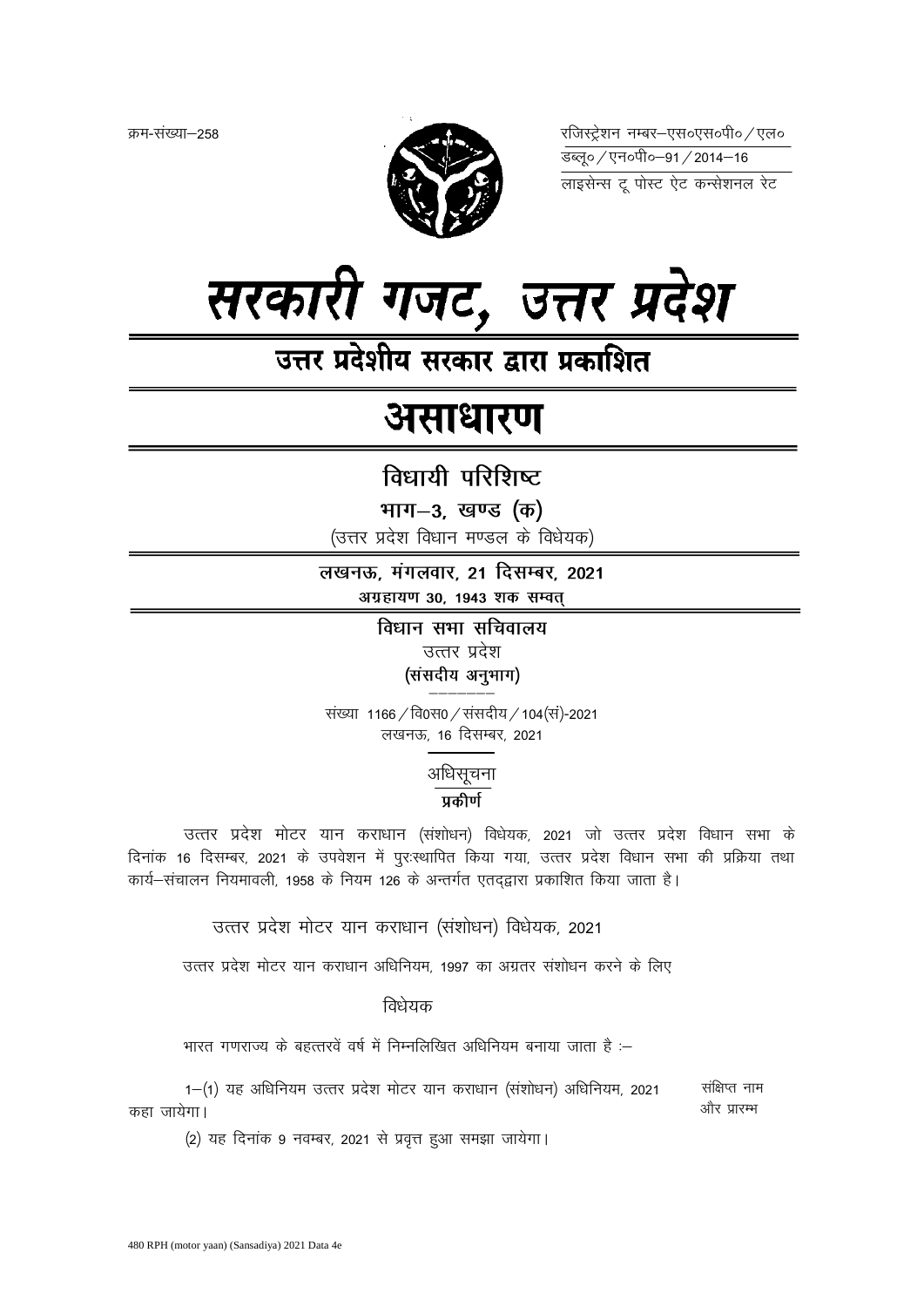| उत्तर प्रदेश<br>अधिनियम<br>संख्या 21 सन्<br>1997 की धारा<br>10 का संशोधन | 2–उत्तर प्रदेश मोटर यान कराधान अधिनियम, 1997 की धारा 10 में,<br>उपधारा (3) में, द्वितीय परन्तुक के पश्चात्, निम्नलिखित परन्तुक बढ़ा दिया<br>जायेगा, अर्थात : –<br>''परन्तु यह भी कि जहाँ यान संचालन, अनन्य रूप से उत्तर प्रदेश और<br>मध्य प्रदेश राज्य के मध्य पारस्परिक करार में घोषित मुक्त परिक्षेत्र में अनुज्ञात<br>हो, जिसमें कर छूट भी अनुज्ञात हो, वहाँ इस धारा के अधीन संदेय कर,<br>चित्रकूट स्थानीय क्षेत्र में उक्त करार के अनुसार पूर्णतः या आंशिक रूप से<br>छूट प्राप्त होगा।'' |                                               |
|--------------------------------------------------------------------------|----------------------------------------------------------------------------------------------------------------------------------------------------------------------------------------------------------------------------------------------------------------------------------------------------------------------------------------------------------------------------------------------------------------------------------------------------------------------------------------------|-----------------------------------------------|
| निरसन और<br>व्यावृत्ति                                                   | 3–(1) उत्तर प्रदेश मोटर यान कराधान (संशोधन) अध्यादेश, 2021<br>एतदद्वारा निरसित किया जाता है।<br>(2) ऐसे निरसन के होते हुए भी उपधारा (1) में निर्दिष्ट अध्यादेश<br>$\frac{1}{2}$ and $\frac{1}{2}$ and $\frac{1}{2}$ and $\frac{1}{2}$ and $\frac{1}{2}$ and $\frac{1}{2}$ and $\frac{1}{2}$                                                                                                                                                                                                  | उत्तर प्रदेश<br>अध्यादेश संख्या ९<br>सन् 2021 |

द्वारा यथा संशोधित मूल अधिनियम के उपबंधों के अधीन कृत कोई कार्य या की गई कोई कार्यवाही, इस अधिनियम द्वारा यथा संशोधित मूल अधिनियम के सह प्रत्यर्थी उपबंधों के अधीन कृत या की गई समझी जायेगी मानो इस अधिनियम के उपबंध सभी सारवान समयों में प्रवृत्त थे।

### उददेश्य और कारण

उत्तर प्रदेश मोटर यान कराधान अधिनियम, 1997 (उत्तर प्रदेश अधिनियम संख्या 21 सन् 1997) राज्य में यात्रियों तथा माल भाड़ा के परिवहन में संलग्न मोटर यानों पर कर और अतिरिक्त कर अधिरोपित करने हेत् उपबंध करने के लिए अधिनियमित किया गया है।

उत्तर प्रदेश में अवस्थित जिला चित्रकूट की भौगोलिक अवस्थिति इस प्रकार है कि कुछ क्षेत्र उत्तर प्रदेश के अन्तर्गत आते हैं और कुछ क्षेत्र मध्य प्रदेश में आते हैं और कुछ क्षेत्र उत्तर प्रदेश की सीमाओं के अन्तर्गत आते हैं। चूंकि चित्रकूट एक प्रमुख धार्मिक स्थल है, इसलिए उत्तर प्रदेश और मध्य प्रदेश से यानों का संचलन प्रायः चित्रकुट जिला में होता है।

दिनांक 23 अक्टूबर, 2017 को जिला चित्रकूट में मा0 मुख्यमंत्री जी द्वारा यह घोषणा की गयी थी कि जिला चित्रकूट में उत्तर प्रदेश व मध्य प्रदेश की सीमाओं पर अवस्थित कुछ क्षेत्रों को मुक्त परिक्षेत्रों के रूप मे घोषित किया जाना चाहिए ताकि यानों के संचलन में किसी प्रकार का व्यवधान न हो।

उत्तर प्रदेश और मध्य प्रदेश की राज्य सरकारों के मध्य दिनांक 21 नवम्बर, 2006 के पारस्परिक करार के अनुच्छेद 6 में मुक्त परिक्षेत्र का उपबंध विद्यमान है, जिसके अनुसार यदि मुक्त परिक्षेत्र उत्तर प्रदेश में आता है तो उत्तर प्रदेश राज्यों में यान, यान–कर, अतिरिक्त–कर और पथकर–संदाय से छूट प्राप्त होते हैं।

पूर्वोक्त करार को दृष्टिगत रखते हुए और मा0 मुख्यमंत्री जी द्वारा की गयी घोषणा को पूरा करने के उद्देश्य से पूर्वोक्त अधिनियम में संशोधन करके धारा 10 की उपधारा (3) में एक परन्तुक बढ़ाये जाने का विनिश्चय किया गया था।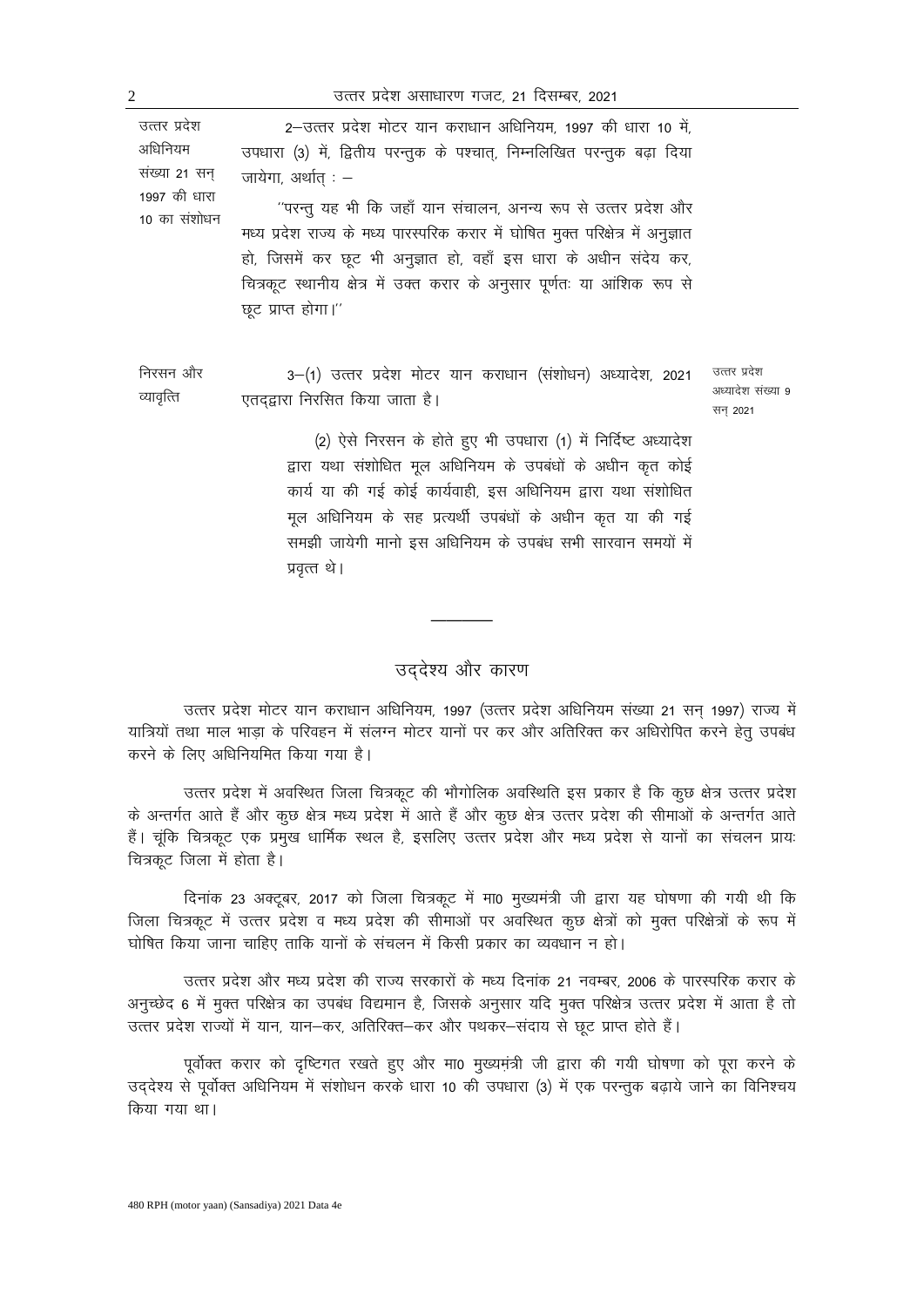चूंकि राज्य विधान मण्डल सत्र में नहीं था और पूर्वोक्त विनिश्चय को क्रियान्वित करने के लिए विधायी कार्यवाही की जानी आवश्यक थी, अतः राज्यपाल द्वारा दिनांक 9 नवम्बर, 2021 को उत्तर प्रदेश मोटर यान कराधान (संशोधन) अध्यादेश, 2021 (उत्तर प्रदेश अध्यादेश संख्या 9 सन, 2021) प्रख्यापित किया गया।

यह विधेयक पूर्वोक्त अध्यादेश को प्रतिस्थापित करने के लिए पुरः स्थापित किया जाता है।

अशोक कटारिया राज्य मंत्री (स्वतंत्र प्रभार), परिवहन ।

आज़ा से प्रदीप कुमार दुबे, प्रमुख सचिव।

#### UTTAR PRADESH SARKAR SANSADIYA KARYA ANUBHAG-1 ———

————

————

No. 850/XC-S-1–21-52S-2021 *Dated Lucknow, December* 20, 2021 ———

#### **NOTIFICATION** MISCELLANEOUS

IN pursuance of the provisions of clause (3) of Article 348 of the Constitution, the Governor is pleased to order the publication of the following English translation of the "**Uttar Pradesh Motor Yaan Karadhan (Sanshodhan) Vidheyak, 2021**" introduced in the Uttar Pradesh Legislative Assembly on December 16, 2021.

#### THE UTTAR PRADESH MOTOR VEHICLES TAXATION (AMENDMENT) BILL, 2021

#### A

#### BILL

*further to amend the Uttar Pradesh Motor Vehicles Taxation Act*, 1997.

IT IS HEREBY enacted in the Seventy-second Year of the Republic of India as follows :-

1. (1) This Act may be called the Uttar Pradesh Motor Vehicles Taxation (Amendment) Act, 2021.

Short title and commencement

(2) It shall be deemed to have come into force with effect from the  $9<sup>th</sup>$ day of November, 2021.